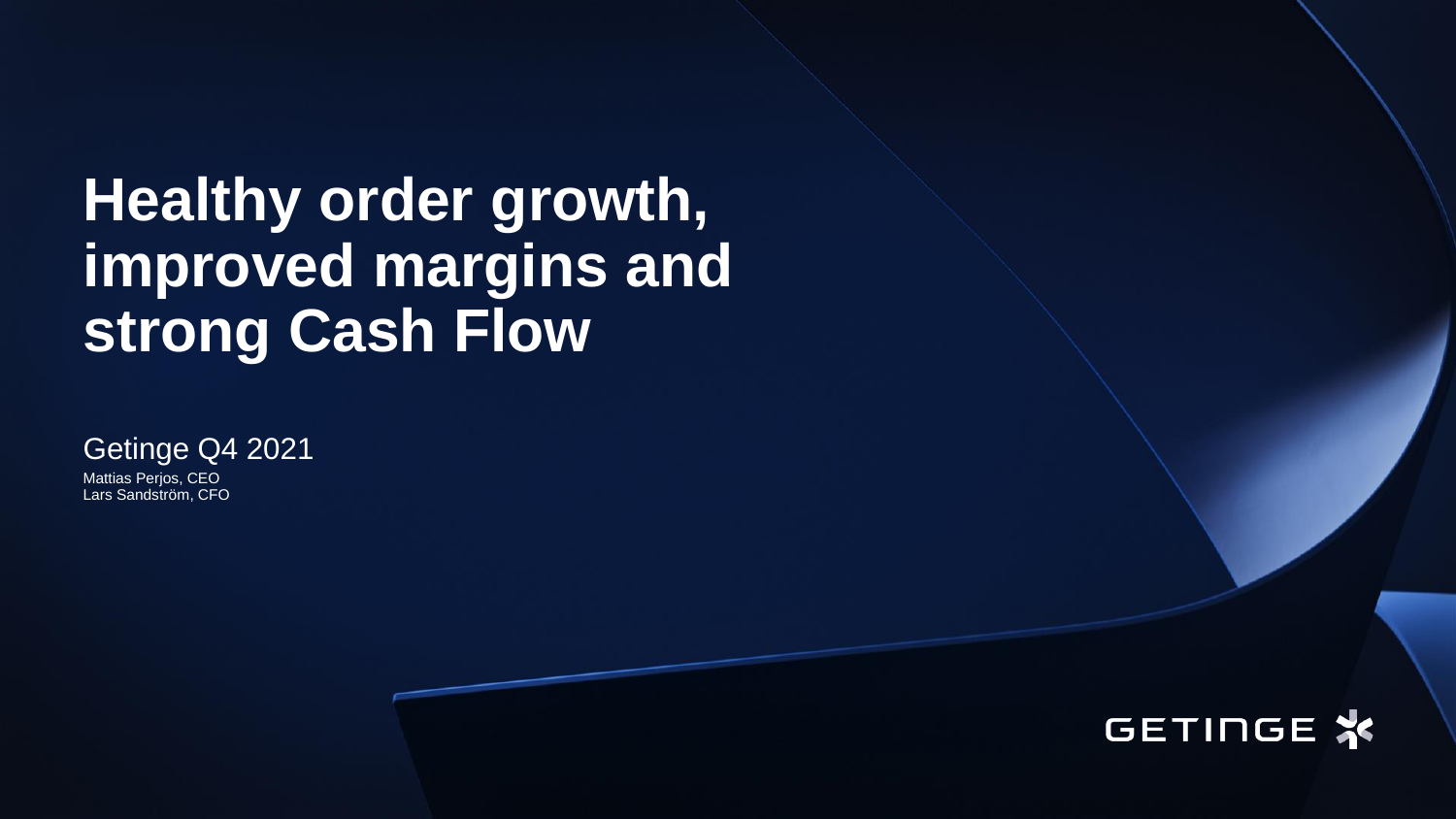#### **Key takeaways – a strong quarter from a financial perspective** Q4 2021

- Healthy organic order growth
- Improved margins
- Strong Free Cash Flow
- Solid financial position
- Proposed dividend/share, SEK: 4.00 (3.00)



**GETINGE X**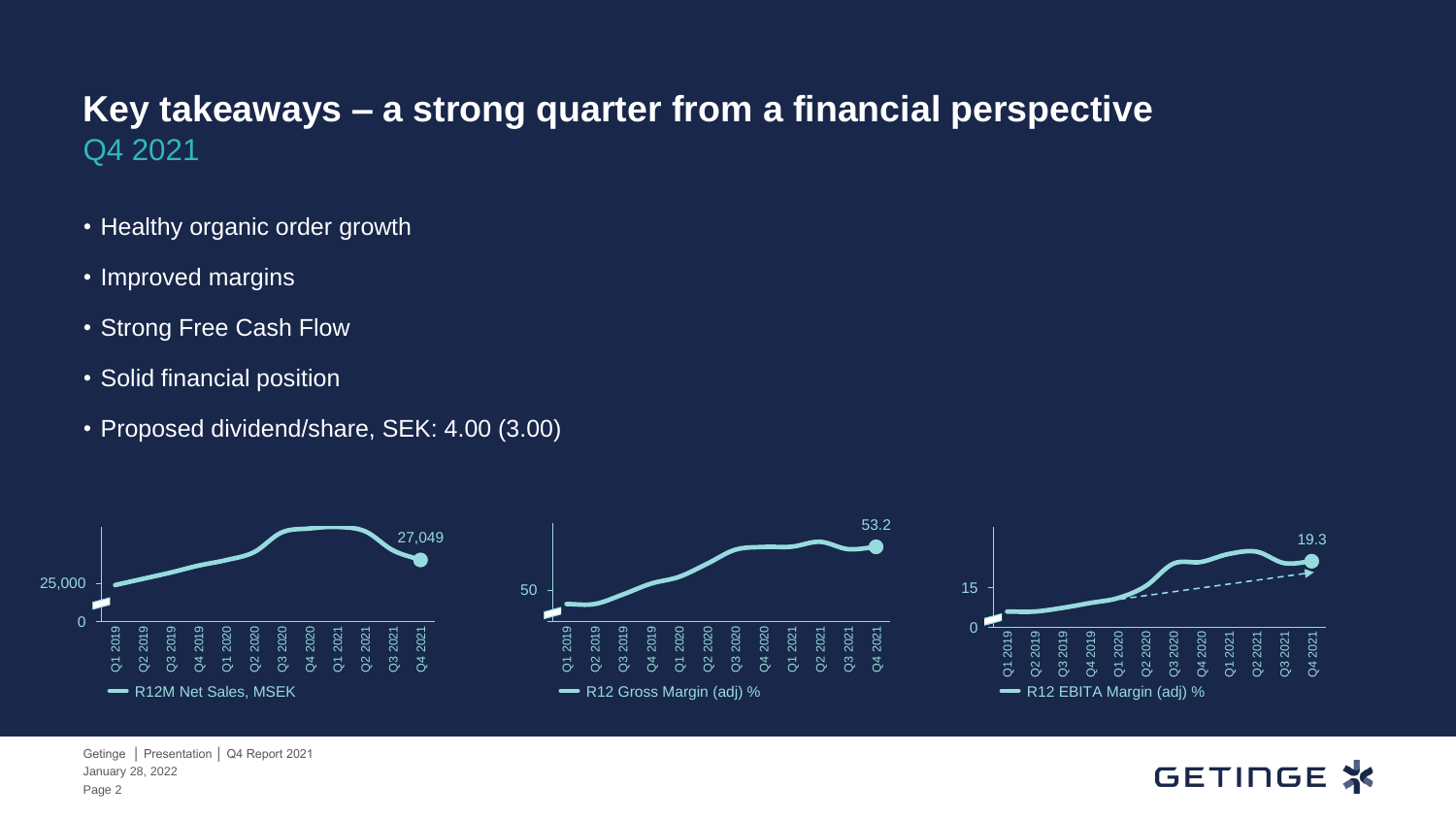#### Q4 2021 **Key activities and events**

#### **Strengthening the offering further**

- Acquisition of Talis Clinical, a US-based leading innovator of High Acuity cloud-based software solutions
- Acquisition of Irasun, a Munich-based company, strengthening Getinge's position in cardiopulmonary perfusion

#### **New Business Area Presidents**

- Elin Frostehav, Acute Care Therapies
- Eric Honroth, Life Science

#### **BetaBag® capacity increase**

• Production of DPTE BetaBag<sup>®</sup> in Merrimack, US, up and running from December 2021



#### **MDL mesh litigation settlement**

- Concluding provision of SEK 600 M (reported as IAC)
- Payments expected in H1 2022

#### **Milestone agreement**

• Agreement with HealthTrust (HCA), a leading Group Purchasing Organization in the US, for the Surgical Workflows offering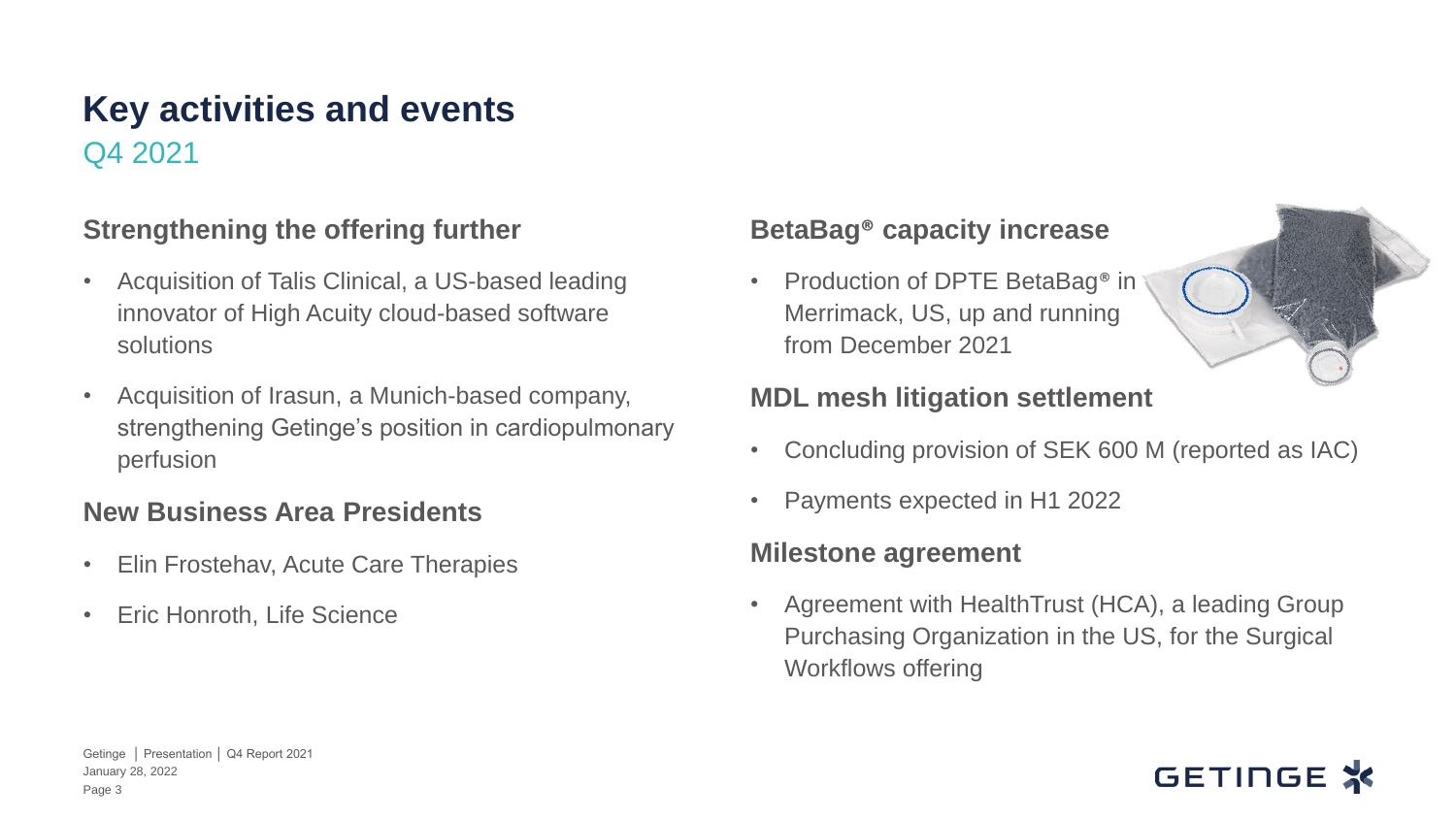**Organic order growth in Q4** 

In all Business Areas and regions



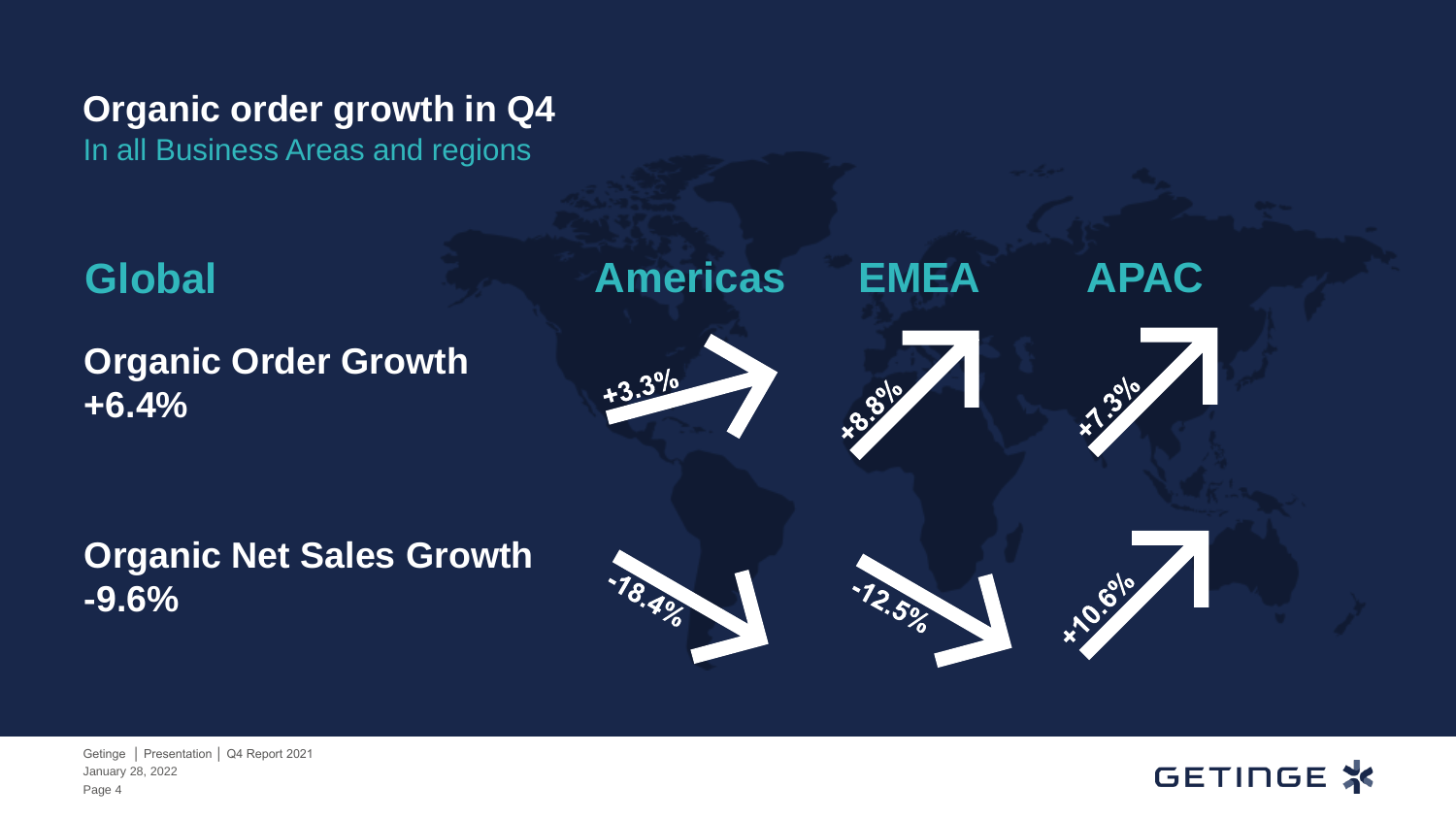#### **Outlook 2022**

## **Organic net sales growth is expected to be in the upper end of 4-6% for the full year**



GETINGE X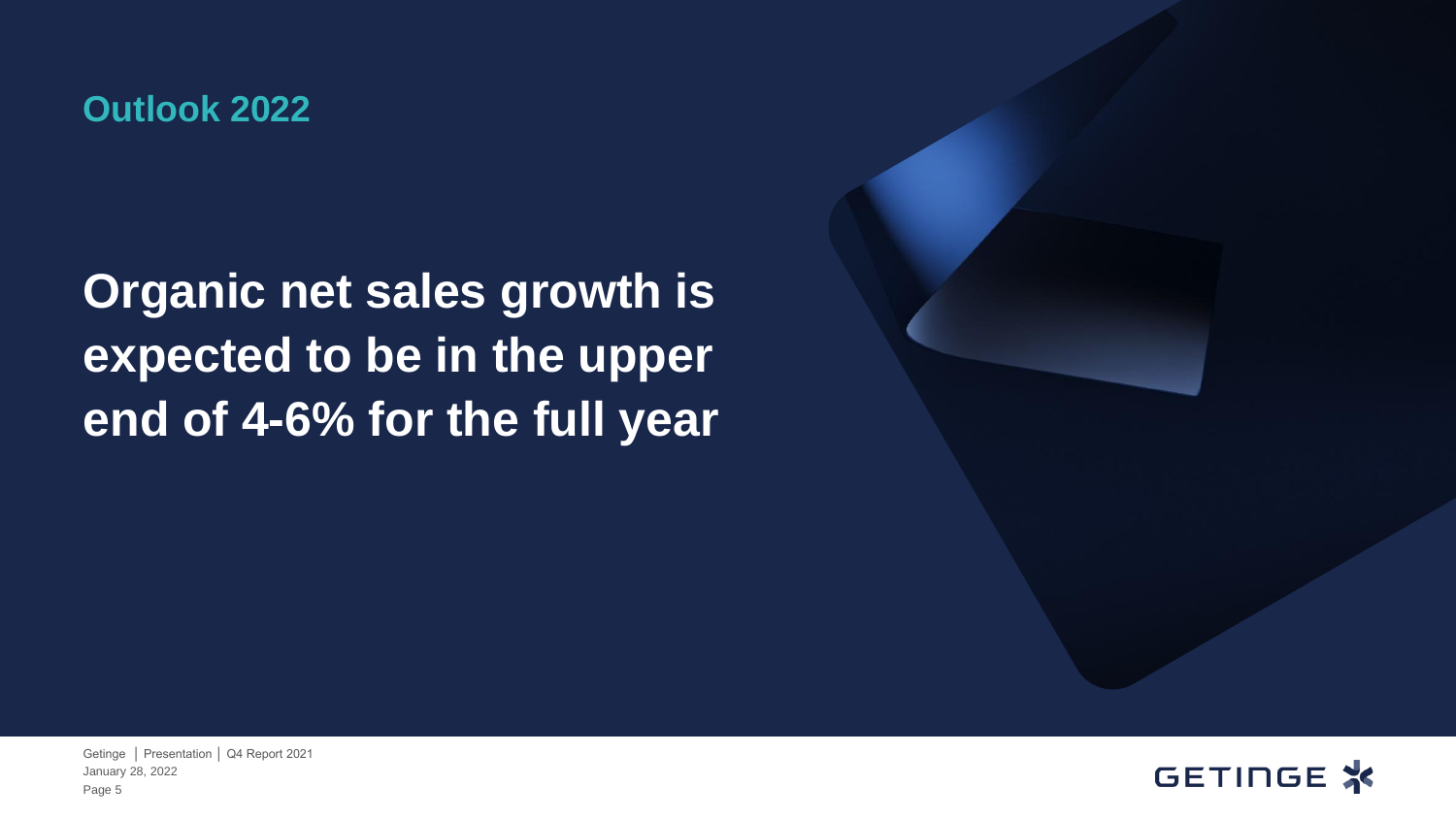#### **Healthy organic order growth in all Business Areas**

Order Intake Bridge Q4 2020 – Q4 2021



January 28, 2022 Getinge │ Presentation │ Q4 Report 2021 Page 6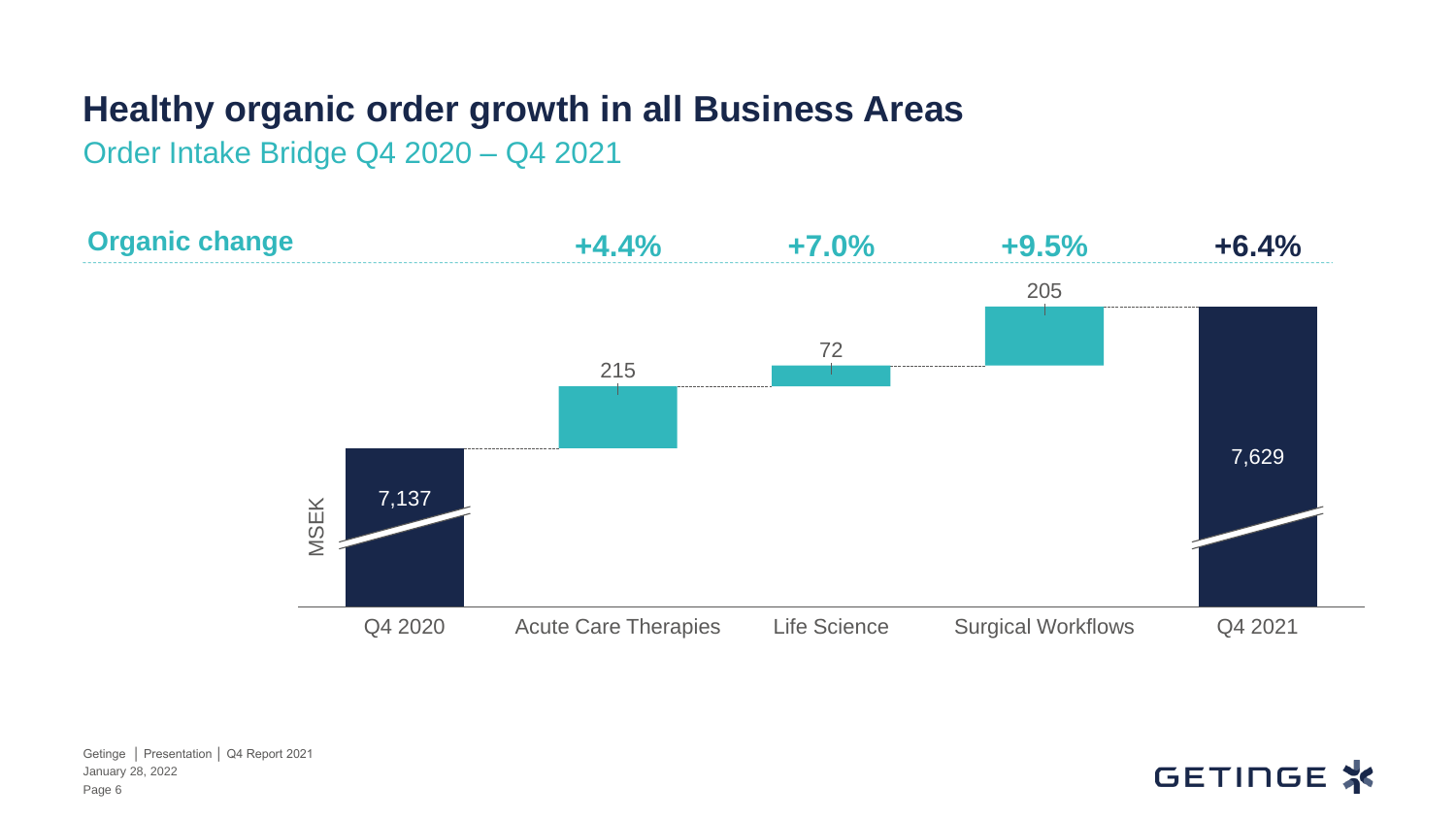#### **29.1% organic Net Sales Growth in Life Science**

Net Sales Bridge Q4 2020 – Q4 2021

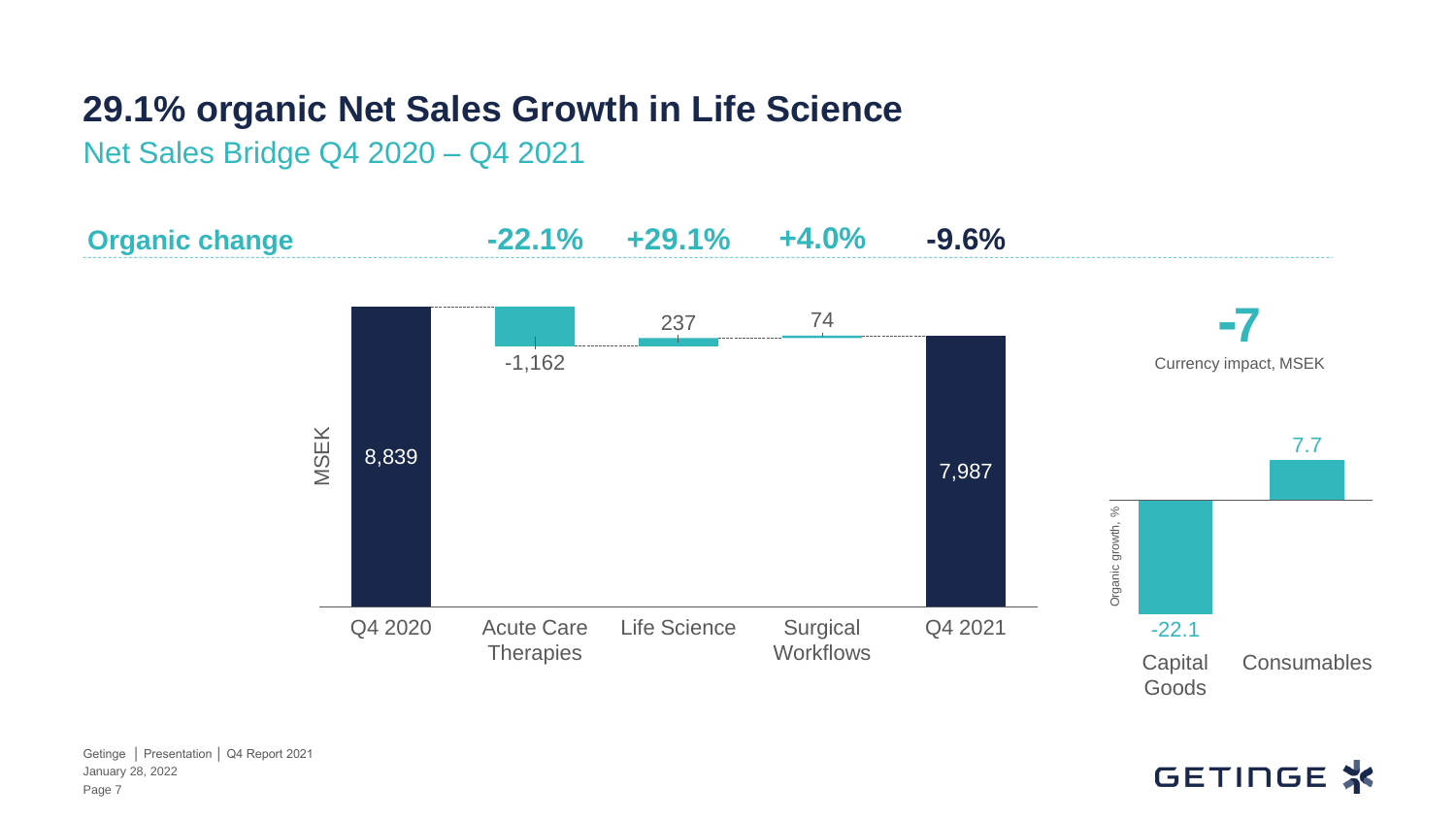## **Margin improvement in Acute Care Therapies and Surgical Workflows**

Adjusted Gross Profit Bridge Q4 2020 – Q4 2021



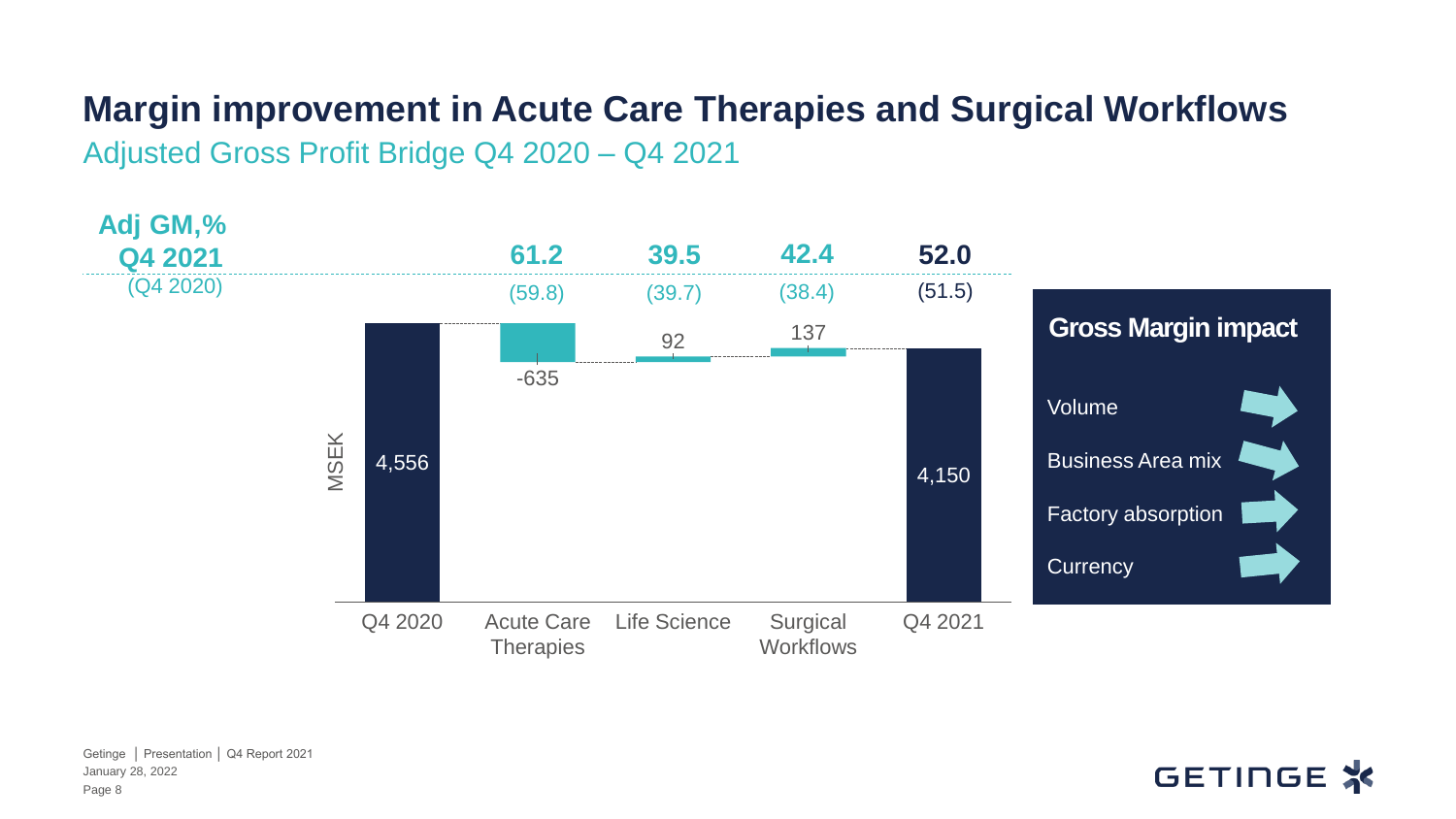# **Financial development**

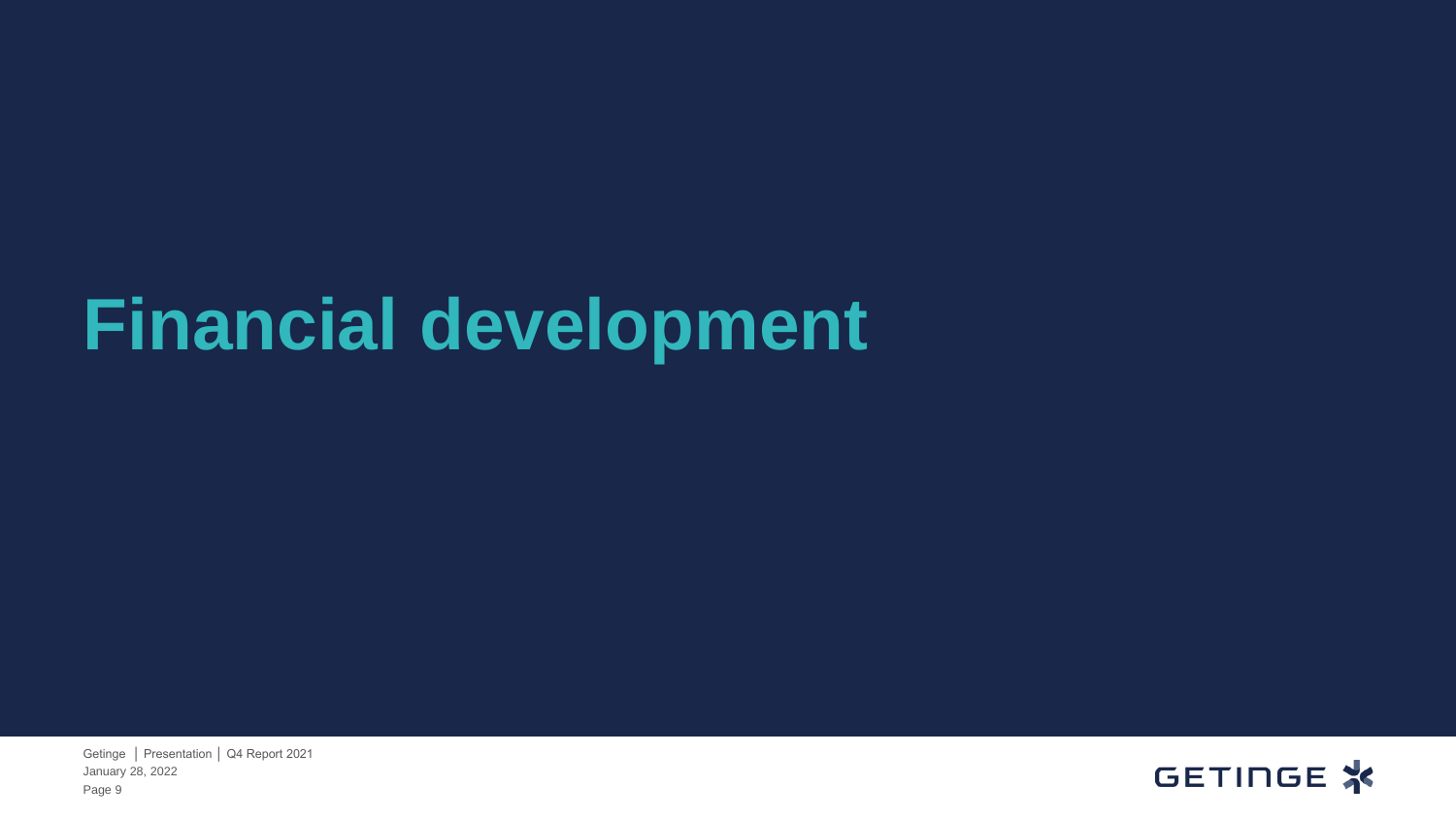#### **Adj EBITA margin improvement**

Adjusted EBITA Bridge Q4 2020 – Q4 2021



**Margin development** -0.1 pp Adj GP<br>-1.3 pp Adj OPI Adj OPEX +0.3 pp D&A +2.1 pp Currency



January 28, 2022 Getinge │ Presentation │ Q4 Report 2021 Page 10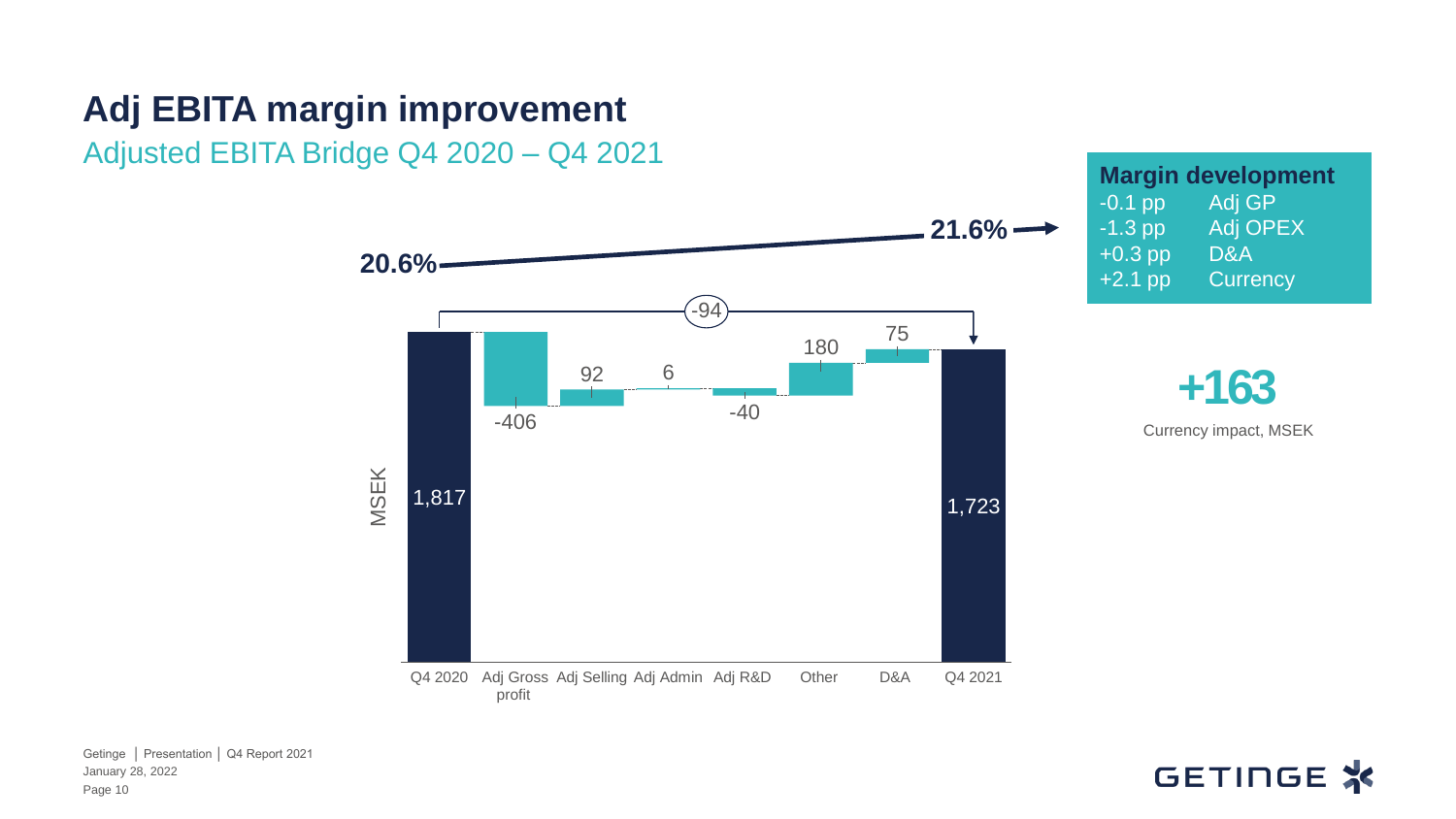#### **Strong free cash flow and good control of working capital**

Continued efficiency enhancements

**Strong Free Cash Flow** 

2.3

Q4 2020



Working Capital, as defined on this page, is including accounts receivables, accounts payables and inventory - adjusted for currency

ROIC: Trailing 12 month adjusted EBIT/Invested Capital. Invested Capital is equal to (Invested capital is defined as Equity + Net debt (excl. pension liabilities) and calculated as (Opening balance + Closing balance of Inv

January 28, 2022 Getinge │ Presentation │ Q4 Report 2021 Page 11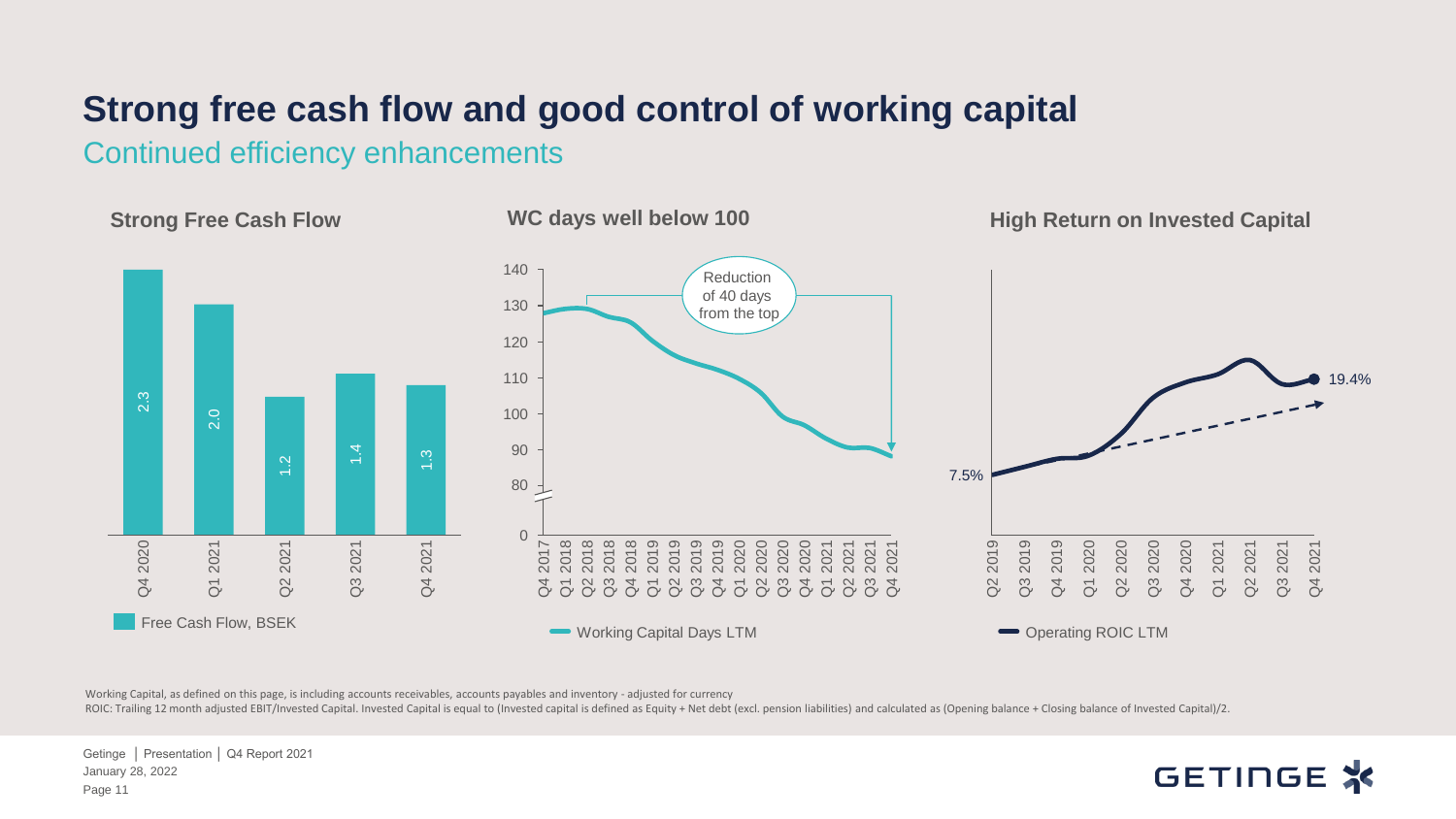## **Solid financial position**

Strengthened even further



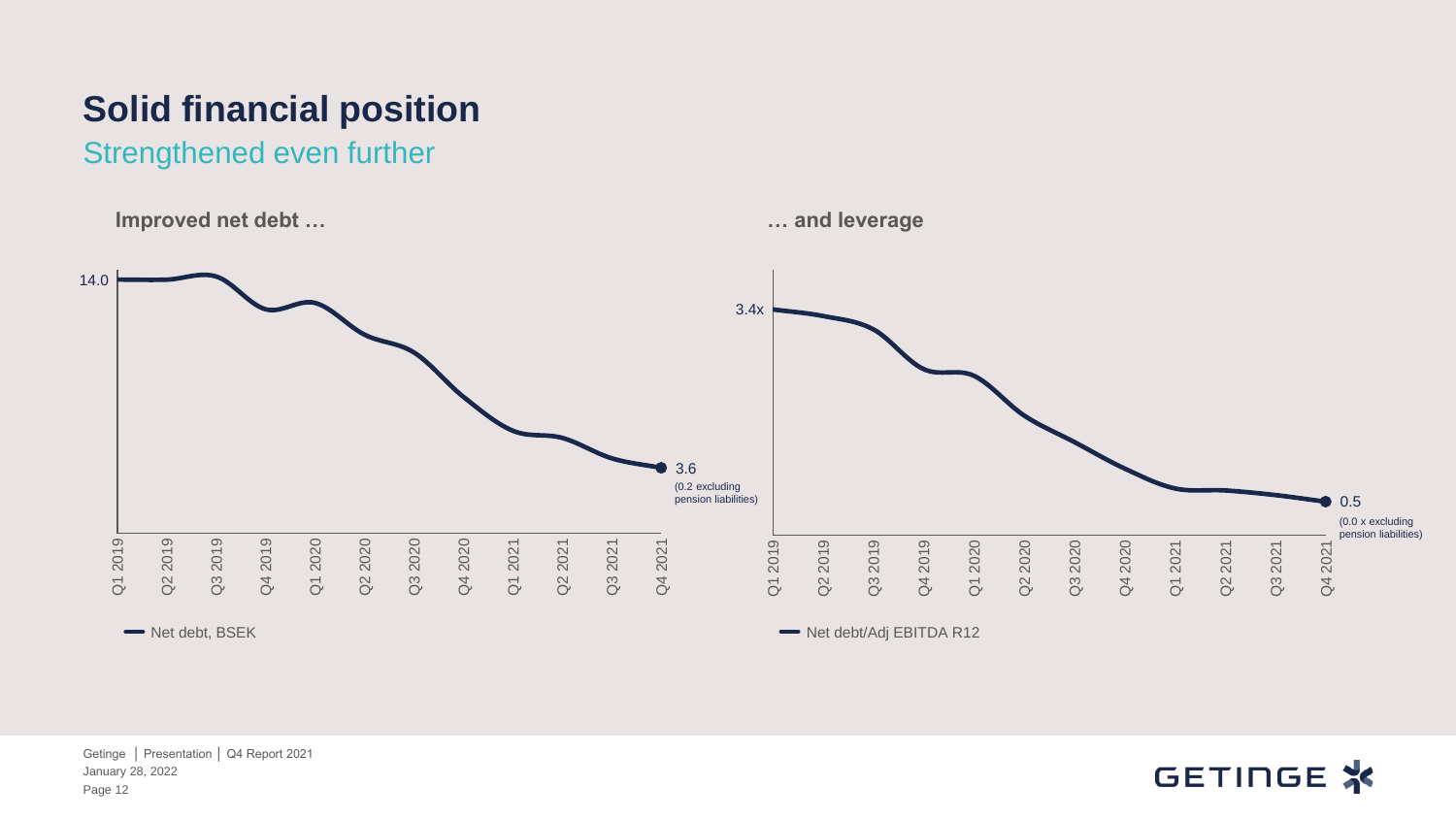# **Summary**

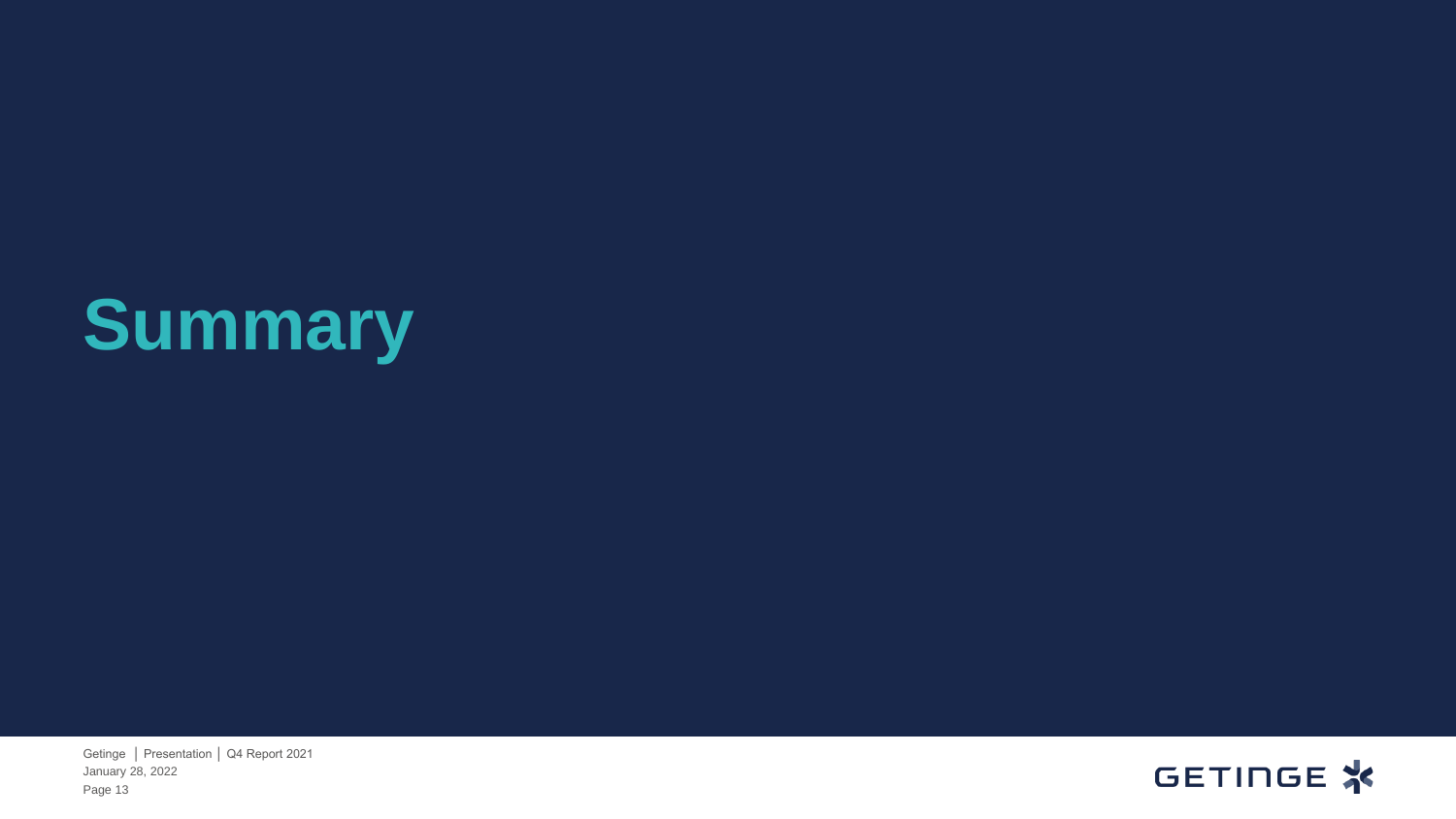#### **Key takeaways** Summary Q4 2021

- Good activity level and progress on strategy implementation
- Healthy organic order growth
- Improved margins
- Strong Free Cash Flow
- Solid financial position

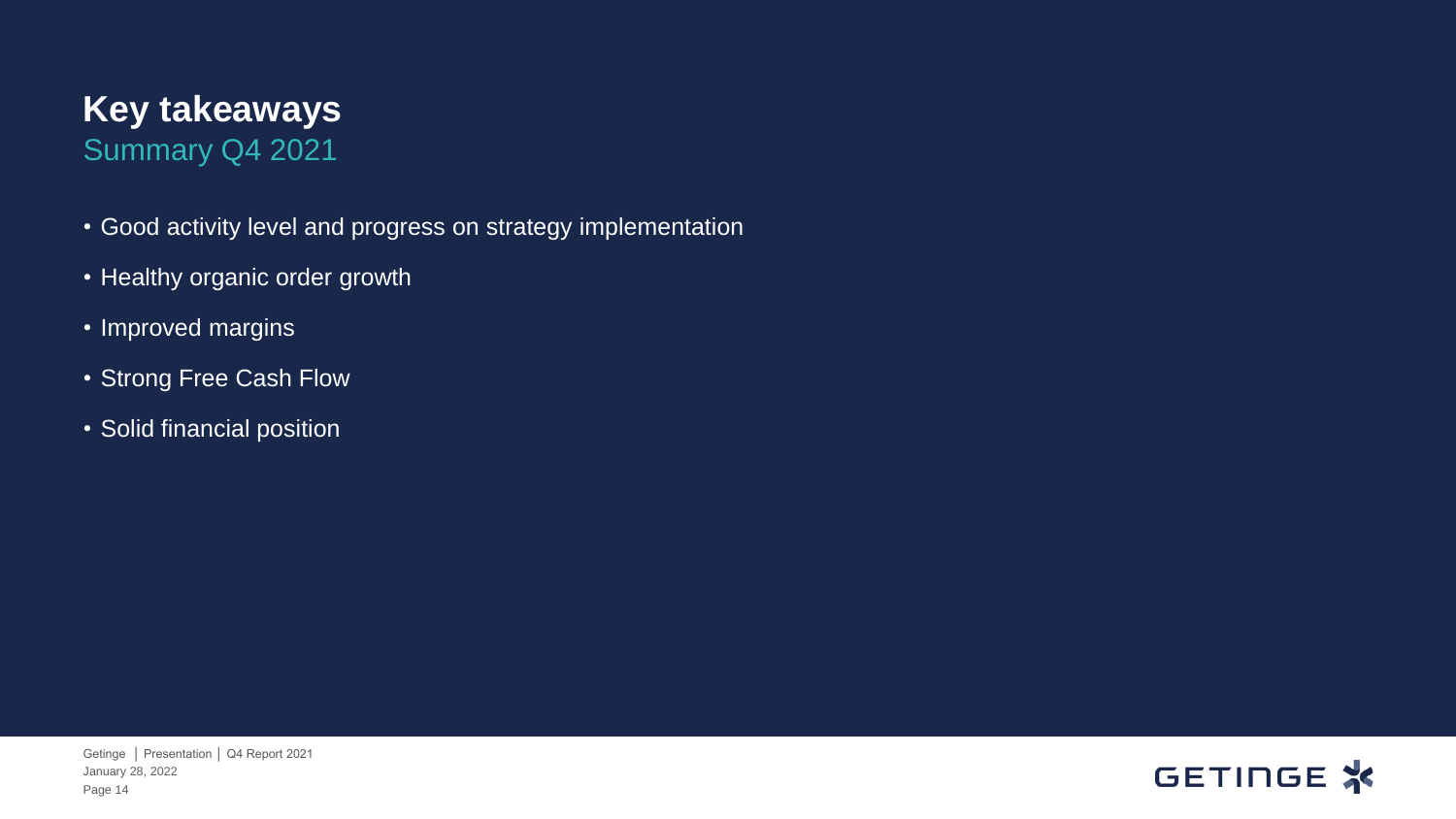

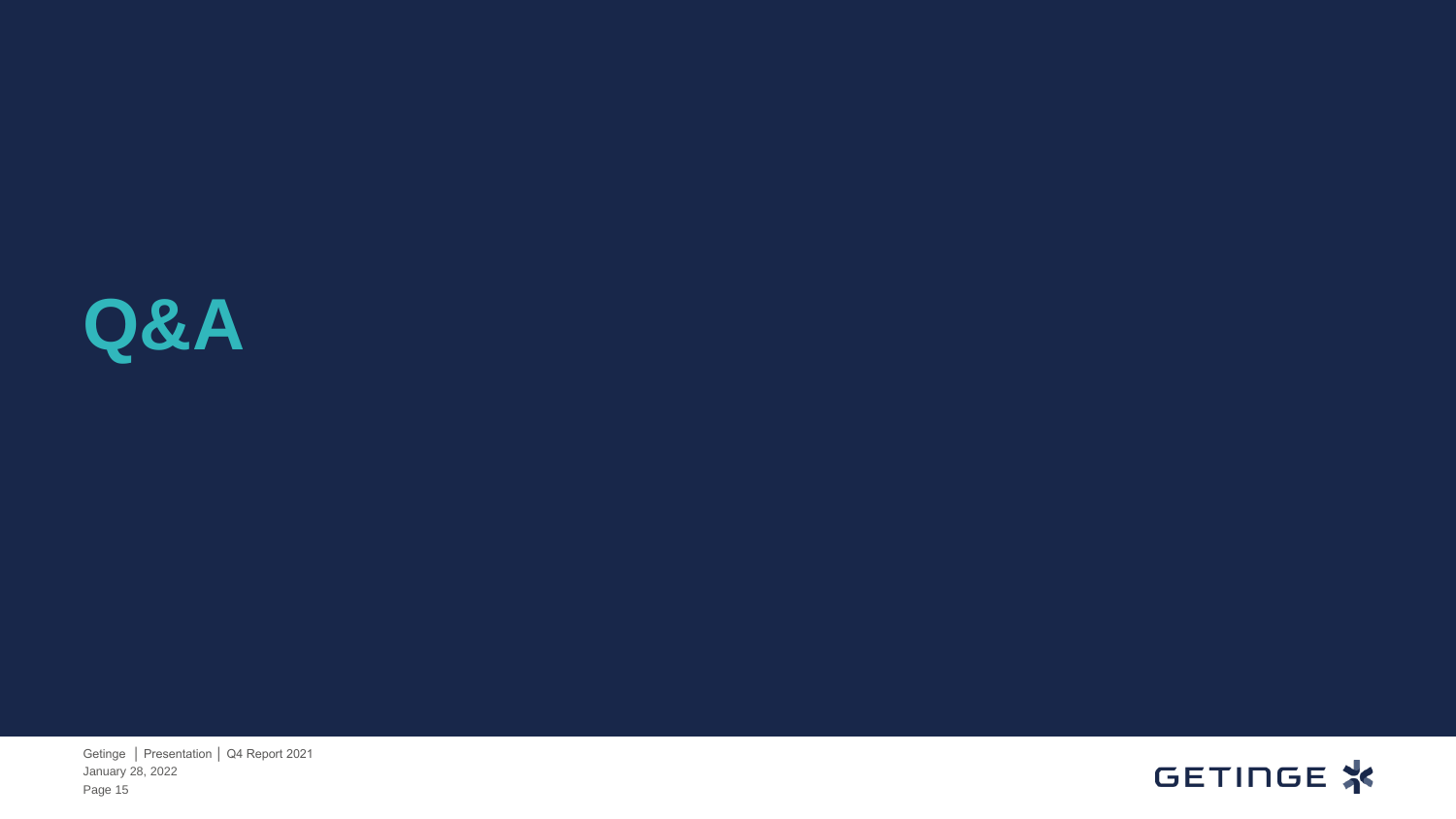# **Thank you**

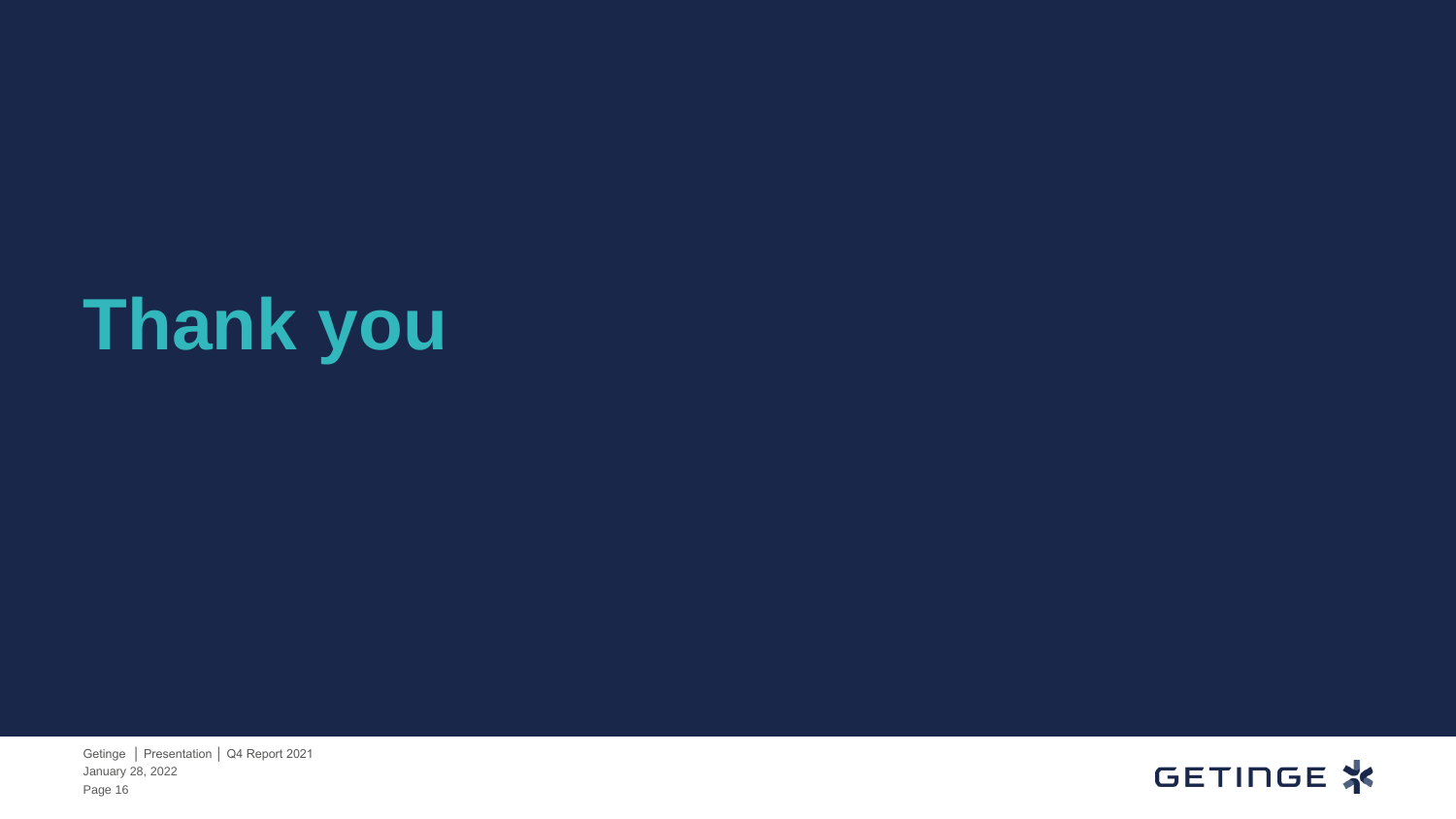#### **Forward looking information**

• This document contains forward-looking information based on the current expectations of the Getinge's management. Although management deems that the expectations presented by such forward-looking information are reasonable, no guarantee can be given that these expectations will prove correct. Accordingly, the actual future outcome could vary considerably compared with what is stated in the forward-looking information, due to such factors as changed conditions regarding business cycles, market and competition, changes in legal requirements and other political measures, and fluctuations in exchange rates.